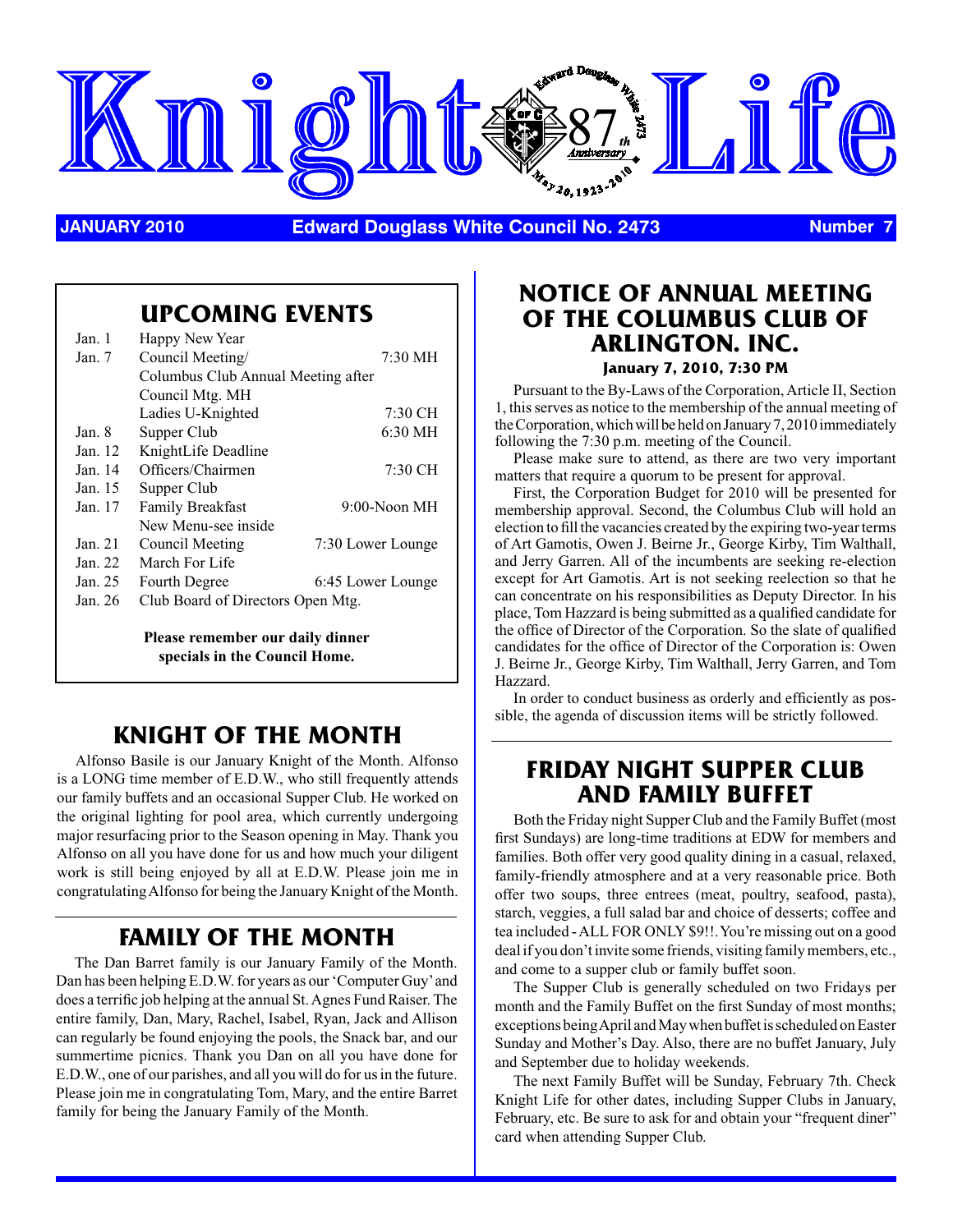#### **Council Officers 2008-2009**

| UVUNUIL UFFIUENJ ŁUUU <sup>-</sup> ŁUUJ              |                           |
|------------------------------------------------------|---------------------------|
| Grand Knight: Bob Dannemiller 703-685-3795           |                           |
| Chaplain: Fr. Joseph Giordano  703-528-3800          |                           |
|                                                      |                           |
| Dep. Grand Knight: Thom Galvin 703-532-8498          |                           |
| Chancellor: Steve McTeague 703-360-5209              |                           |
| Fin. Secretary: Jerry Garren, PGK 202-498-1638       |                           |
|                                                      |                           |
| Treasurer: John White  202-352-7955                  |                           |
| Advocate:                                            |                           |
| <b>Recorder: Chris Bannon</b>                        |                           |
|                                                      |                           |
| <b>Warden: Bruce Spahr</b>                           |                           |
| Warden Emeritus: John Walls 703-894-8496             |                           |
| Guard-Tom Gavin 703-281-1434                         |                           |
|                                                      |                           |
| Guard-John Pfundstein  703-455-9112                  |                           |
| Trustee: PGK Art Gamotis  703-448-0332               |                           |
| <b>Trustee: PGK Leo Maimone  703-379-0582</b>        |                           |
|                                                      |                           |
| Trustee: PGK Vince Long  703-536-5956                |                           |
| 6-Point Program: Thom Galvin  703-532-5209           |                           |
| <b>Church Activities: Art Gamotis  703-448-0332</b>  |                           |
| Community Activities: John Cormany703-876-4654       |                           |
|                                                      |                           |
| Council Activities: Art Gamotis, PGK 703-448-0332    |                           |
| <b>Fraternal Activities: VACANT</b>                  |                           |
| Youth Activities: David DeLoatche 703-200-3949       |                           |
|                                                      |                           |
|                                                      |                           |
| <b>Fraternal Benefits Advisors:</b>                  |                           |
| Robert J. Canter, Jr., CSA, FICF, LUTCF 301-952-0180 |                           |
|                                                      |                           |
| Robert A. Monagan, CSA, FIC, LUTCF301-758-1155       |                           |
| Stephen M. Clites. FIC  240-375-1372                 |                           |
|                                                      |                           |
|                                                      |                           |
| <b>Committee Chairmen:</b>                           |                           |
| Advertising: Rick Vranesh, PGK                       |                           |
| Blood Drive: Ray Fioramonti  703-524-1804            |                           |
| Charity: John Pfundstein 703-455-9112                |                           |
|                                                      |                           |
| 500 Club: Ken Goss, Jr., PGK 703-448-0332            |                           |
| K.C.I.C: Jim Holland, PGK  703-533-1550              |                           |
| KOVAR: Art Gamotis, PGK  703-448-0332                |                           |
|                                                      |                           |
| Ladies U-Knighted: Susan Walthall 703-241-5815       |                           |
| Right to Life: Bill Johnson 703-237-0797             |                           |
|                                                      |                           |
|                                                      |                           |
| Waiters: Bob Muschamp  703-237-8475                  |                           |
| KnightLife Editor: Steve McTeague  703-360-5209      |                           |
|                                                      |                           |
| Special Activities: Norm Marcocci 703-263-9771       |                           |
| Organ Donor Chairman: Jerry Garren202-498-1638       |                           |
| Membership: A. J. Valinote 703-237-2977              |                           |
|                                                      |                           |
| Retention: Jim Holland  703-533-1550                 |                           |
| COLUMBUS CLUB 2009                                   |                           |
|                                                      |                           |
| Grand Knight: Bob Dannemiller 703-685-3795           |                           |
| Dep. Grand Knight: Thom Galvin  703-532-8498         |                           |
| President: Owen J. Beirne, Jr202-746-2404 (c)        |                           |
|                                                      |                           |
| Vice President: John O'Neill III  703-532-8222       |                           |
| Secretary: George Kirby, PGK 703-532-2927            |                           |
| Treasurer: Dan Metzler  703-531-9210                 |                           |
|                                                      |                           |
| Asst. Treasurer: Jay Byrnes                          |                           |
| Director: Art Gamotis, PGK 703-448-0332              |                           |
| Director: Tim Walthall  703-525-3245                 |                           |
| Director: Jerry Garren, PGK  202-498-1638            |                           |
|                                                      |                           |
| Director: Steve Brown                                |                           |
| Director: David Paduda  703-841-9609                 |                           |
| Club Manager: Jesse Corning 703-536-9656x7           |                           |
|                                                      |                           |
|                                                      | jessecorning@comcast.net  |
| Office Manager: Betty Florence 703-536-9656 x6       |                           |
|                                                      | bettykofc@comcast.net     |
| Camp: Eliza Kirchner 703-536-9656 x4                 |                           |
|                                                      |                           |
| Event Director:  703-536-9656 x6 or 7                |                           |
|                                                      | kofcarlington@comcast.net |
|                                                      |                           |
|                                                      |                           |
| In Case of Illness or Death Call                     |                           |
| Jerry Garren, PGK 202-498-1638                       |                           |
|                                                      |                           |
| Council Office  703-536-9656 x2                      |                           |
| Council Home                                         |                           |
|                                                      |                           |
|                                                      |                           |
|                                                      |                           |
|                                                      |                           |
|                                                      |                           |
| Knight Life is published monthly by the Edward       |                           |

Douglass White Council #2473, Knights of Columbus. 5115 Little Falls Road, Arlington, VA 22207-1899. Opinions expressed are those of the author and do not necessarily reflect those of Edward Douglass White Council or the Knights of Columbus. Comments should be directed to the Grand Knight.

### **GRAND KNIGHT'S MESSAGE**

Happy New Year! The annual meeting for the election of new Board members for the Columbus Club will occur on Thursday, January 7, 2010. During this meeting we will conduct the January drawing of the 500 Club. Later in the month, the Annual March for Life occurs on the Mall.

Thom Galvin did a tremendous job during our Thanksgiving Day Charity meal where we served 1,550 meals. This event was a tremendous success due to all who contributed their time, money, gifts, and effort while we prepared for and then conducted this wonderful event. The success was only possible through the contributions of our E.D.W. family and the many people who donate to this worthy event.

The annual March for Life on the Capitol Mall is scheduled in January and we have again been asked to help the Diocese of Wichita by providing night chaperones on Wednesday, Thursday, and Friday nights at the Best Western Inn on Arlington Boulevard. If you would be willing to help, please contact me at 703-685-3795 or Robert.Dannemiller@osd.mil.

Nominations for the Columbus Club Board of Directors should be submitted to the nominating committee which consists of Columbus Club Board members, Dave Paduda, Steve Brown, and GK Robert Dannemiller. Any additional individuals who wish to appear on the ballot should contact us as soon as possible.

Have a safe and happy New Year

Robert J. Dannemiller Grand Knight

### **SICK AND RECOVERING**

Please remember the following members and their families in your daily prayers. If you have time, give them a call or drop them a note.

Thomas Coipuram Eleanor Dougherty Ed Dowd

Bernie Edwartoski John Harar Mrs. John Kramer

John O'Neill, Sr. Sy Rogeux Ed Sajeski Charles Steiner

## **Different life stages, changing needs**

Paying for college for your children may be one of your family's current needs. You may be concerned about a comfortable, worry-free retirement. You may wonder if needing costly long-term care will deplete your hard-earned assets. You want to have something to leave for your wife, children or grandchildren.

At some point you may have had all of these needs on your mind. Over time, these thoughts make way for others as your needs evolve, your finances change and you get older. What is important to you at age 20 may not be at 30, or 45, or 65. What is the best way to be prepared for these changes before they happen?

One of the easiest ways to be financially ready for changes that come with different life stages is to meet annually with your professional Knights of Columbus agent, and address the needs that his analysis uncovers. This can help you be ready to face the financial challenges and issues on the road ahead.

During that annual visit, I'll take the time to review your needs, goals and budget. I'll update all beneficiaries on your policies and be sure your coverage meets your needs. I'll recommend a program of life insurance, long-term care insurance and guaranteed income annuities that will help you rest easy at night.

Whatever your needs, whatever your concerns, whatever your stage in life, I can help. Your Knight Of Columbus Insurance Agents Bob Canter

Bob Monagan Steve Clites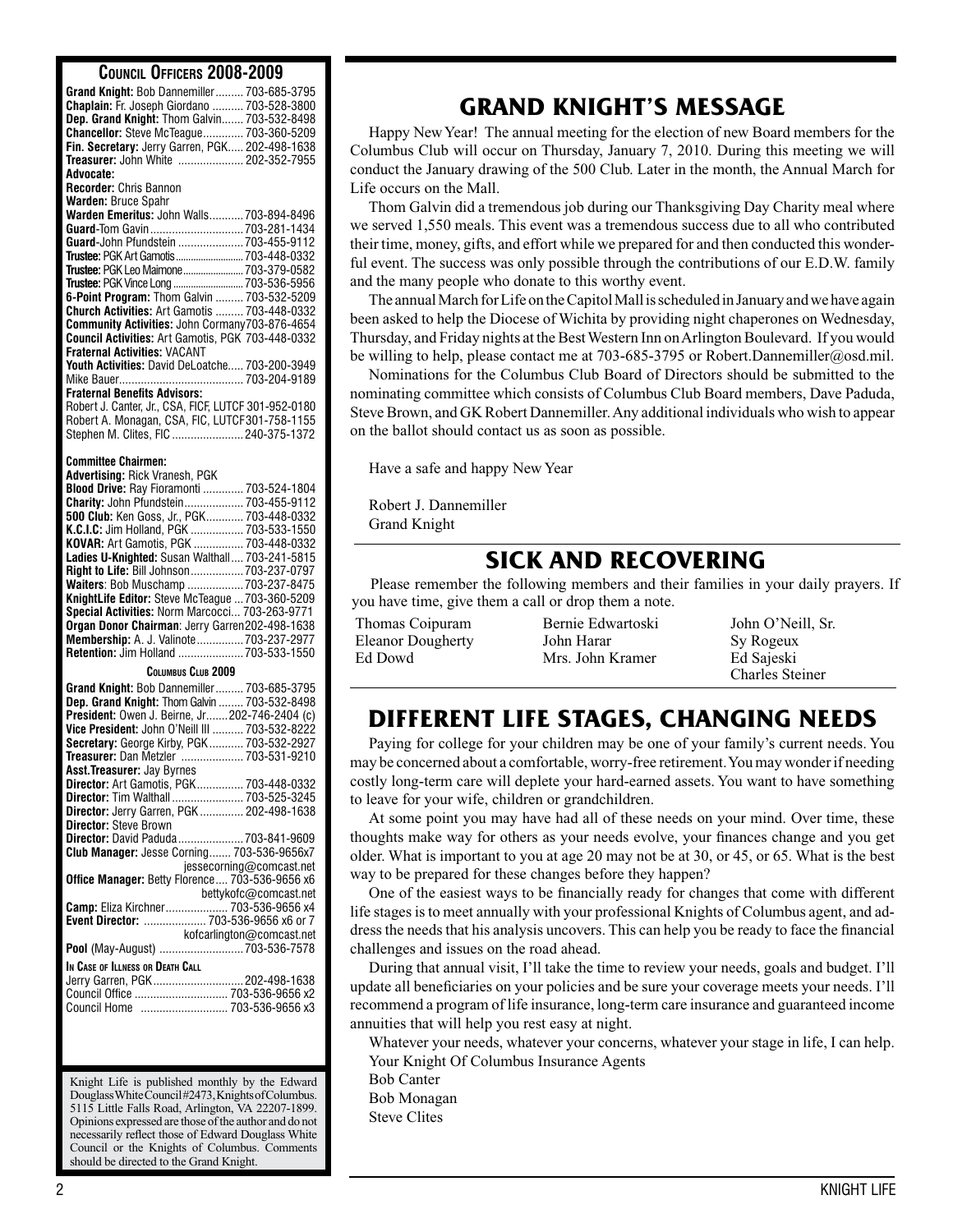### **To Our Brother Knights**

Dear Brother Knights,

We are writing to express our gratitude to our Columbus Club President Owen Beirne, Jr. Owen has served as president for the past four years during which time he has brought a level of energy and enthusiasm to the job that has made a profound and positive difference to our club. Owen accepted the position of president at a time when the club was in a critical management transition and most of the facilities were in need of major renovations. Utilizing his professional skills in finance and his natural ability to rally people around a cause, Owen has guided our club in becoming financially prosperous while completing significant improvements to the facilities across the campus.

Owen's efforts as president have not been limited to the traditional responsibilities of the position, either. You will find Owen waiting tables as a redcoat, searching out and negotiating new financial opportunities such as parking lot rental and cell tower leasing agreements. You will see him all over campus helping set up for events, directing traffic and even emptying trash cans.

Off campus Owen represents us well in the community by running parish events such as the St. Agnes picnic, coaching his sons' baseball teams and serving as a greeter at the airport for visiting World War II vets.

Owen is quick to point out that the significant improvements which have taken place in our club while he has served as president are the results of the efforts of many dedicated Knights. It is, however, fair to say that Owen's vision, direction and tireless efforts as our president have guided our club successfully in meeting the many financial challenges it has faced and in accomplishing the many improvements throughout the campus that we enjoy.

We are proud of the position our club is in today and excited about where we are headed.

Please join us in thanking Owen for all that he does and continues to do.

Sincerely,

Tom Hazzard and Roger Furey, PGK

### **RETIREE'S CORNER**

**January 2010**

**Bob Brown**

**703-476-2086 or jrandsue@verizon.net**

For those who missed it

For those of you who are NOT going to make a resolution to diet this New Year, the following can act as an excuse: "We all get heavier as we grow older because there is a lot more information in our heads. So I'm not fat, I'm just really intelligent and my head couldn't hold anymore, so it started filling up the rest of me."

That's my story  $&$  I'm sticking to it!

It was good to see Jim Conrad at the luncheon on Dec 9. Welcome back, Jim

> **January Members Birthdays** D Jamison Cain, John Lydane, John Ratway

**January Wives Birthdays** Becky Conrad, Edna Dougherty, Virginia Harar

> **January Anniversaries** James & Janet Walsh

**Ever Wonder Why...** You don't ever see the headline "Psychic Wins Lottery"?

**Philosophy of Ambiguity** Atheism is a Non-Prophet Organization

Pray for us all

#### **DUPLICATE BRIDGE By Bernie Oetjen**

The K of C Bridge Club has a weekly duplicate bridge game in the Main Hall (usually) of the Main Activities Building at 7:00 p.m. sharp on Monday evenings. We have two sections: the Open Game and a NLM Game, the latter limited to players with less than 500 master points, who are not Life Masters. All members and guests are welcome.

Congratulations to all of last month's winners: Open Game Bob Silverstein and Paul Stygar Ken Davis and Bruce Houston (2) Lynda Flanger and Rod Severson Kiyomi Shiba and Steve Reed Frank and Leo Cardillo Ron Kral and Eugene Kales Gloria Halstead and David Fleischer

#### NLM Game

Mary DeCorps and John Weiler Stephen Colevas and Onorica Luculescu (2) Alan Munro and Bill Murphy Alina Galaszewska and Eva Vorndran W. Karl Van Newkirk and Virginia Gibbons Bernadette Merceron and Rochelle Hilton Neal Cooper and Michael Canes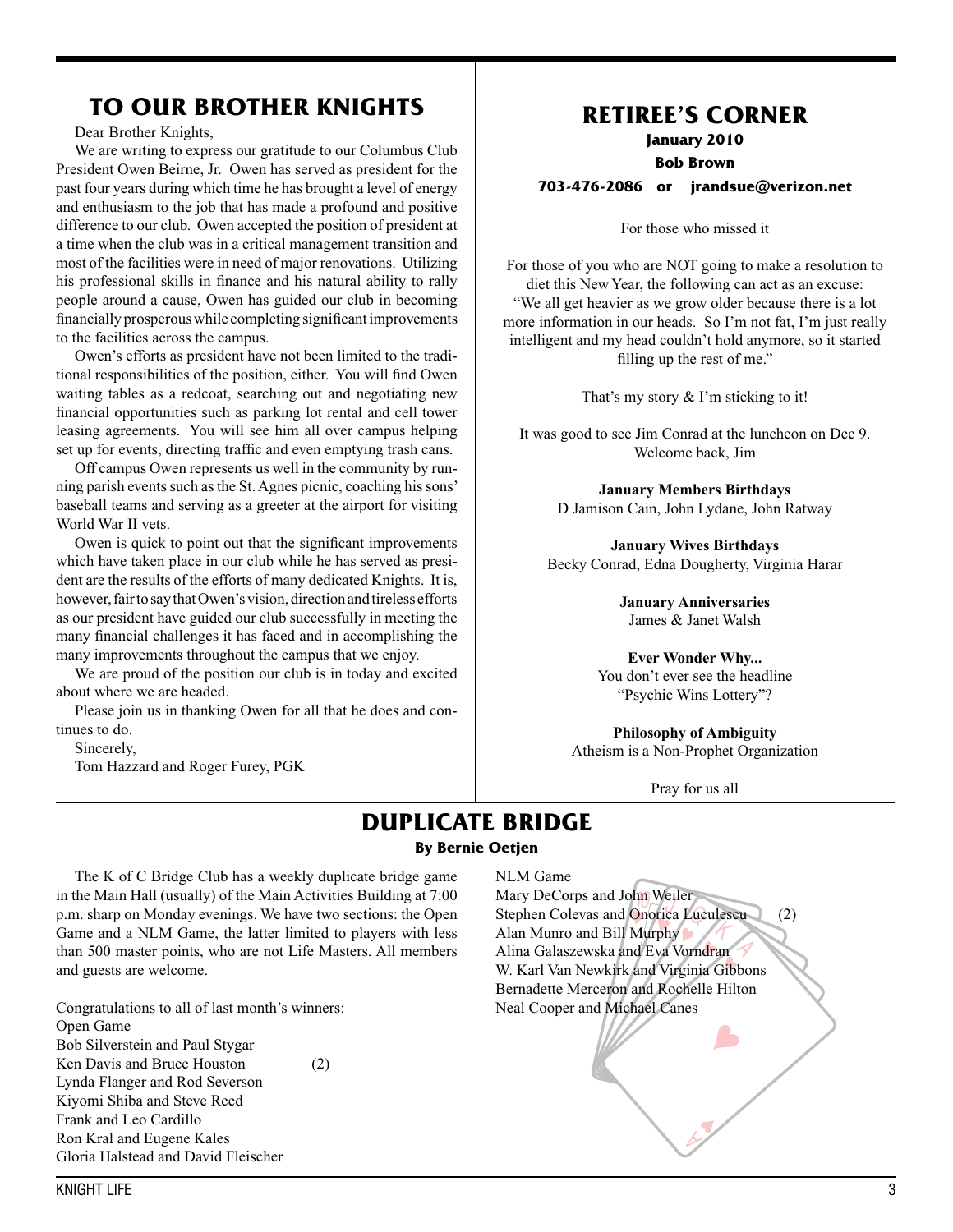### **CHAIRMAN'S CORNER**

Marijo and I would like to thank all those responsible for making Knights of Columbus's 25th Annual Thanksgiving Day Dinner a huge success. This is our second year coordinating the event and truly a special day of the year. We served over 1550 meals on Thanksgiving Day, consisting of 1150 meals to homebound residents and 400 in the K of C Main Dining Hall.

First, thank you to all who generously contributed to the Thanksgiving Day Fund. Also, special thanks to the 6th grade students of St. James for donating their savings to the fund, and the 8th grade Confirmation candidates who helped setup the hall. Thank you to Father Posey for allowing us to set up outside church after Sunday Masses for our "Turkey Drive," which amassed 125 turkeys, cooked and donated this year.

Thank you, to our 4:00 AM kitchen crew John Pfundstein, Art Gamotis, Louis Hargenradar, and Kenny Goss, we couldn't do it without you. The kitchen assembly line did an incredible job getting the delivery meals packed and out the door on Thanksgiving morning so that they could be delivered as hot, delicious and ready-to-eat dinners. We also express our gratitude to the following captains, Jim Schwind/ Tim Alexander (Turkey Carvers); Mike Kearney (Meal Assembly); Mike Bauer (Delivery Drivers); John Cormany (Meals on Wheels deliveries); Mike Wilhelm, Dave Paduda and Jim Holland for driving our guests.

There were over 200 volunteers, cooking, delivering and working in the Hall. The generosity of your time is greatly appreciated. You are the ones that have made this incredible event what it is today! In no short order, the young men, Clay Koch and Noah Galvin, at the helm of our new dish washing machine, great job cleaning up.

Also, special recognition to the Heidelberg Pastry Shoppe of Arlington in donating enough bread, pies and assorted pastries to cover the entire event. Many of our guests were able to take something with them for those who were unable to attend. The support of Giant Food Store for all the boxes we were able to take, to deliver our meals to those who are homebound. To Lynn Weadon, a very special man, from Williams Bus Lines, who donates his time to drive the bus for us each year. Thank you, Bishop O'Connell High School and Mr. Snyder for donating the use of 2 mini buses, and Chun Rhee, for his Tae Kwan Do School Van, to transport our guests to the hall and home.

To conclude, all those who have served and were unable to be with us: Miriam O'Neill and her family, John Galcius and John O'Neill, thank you and hope to see you next year.

God Bless,

Thom Galvin, DGK







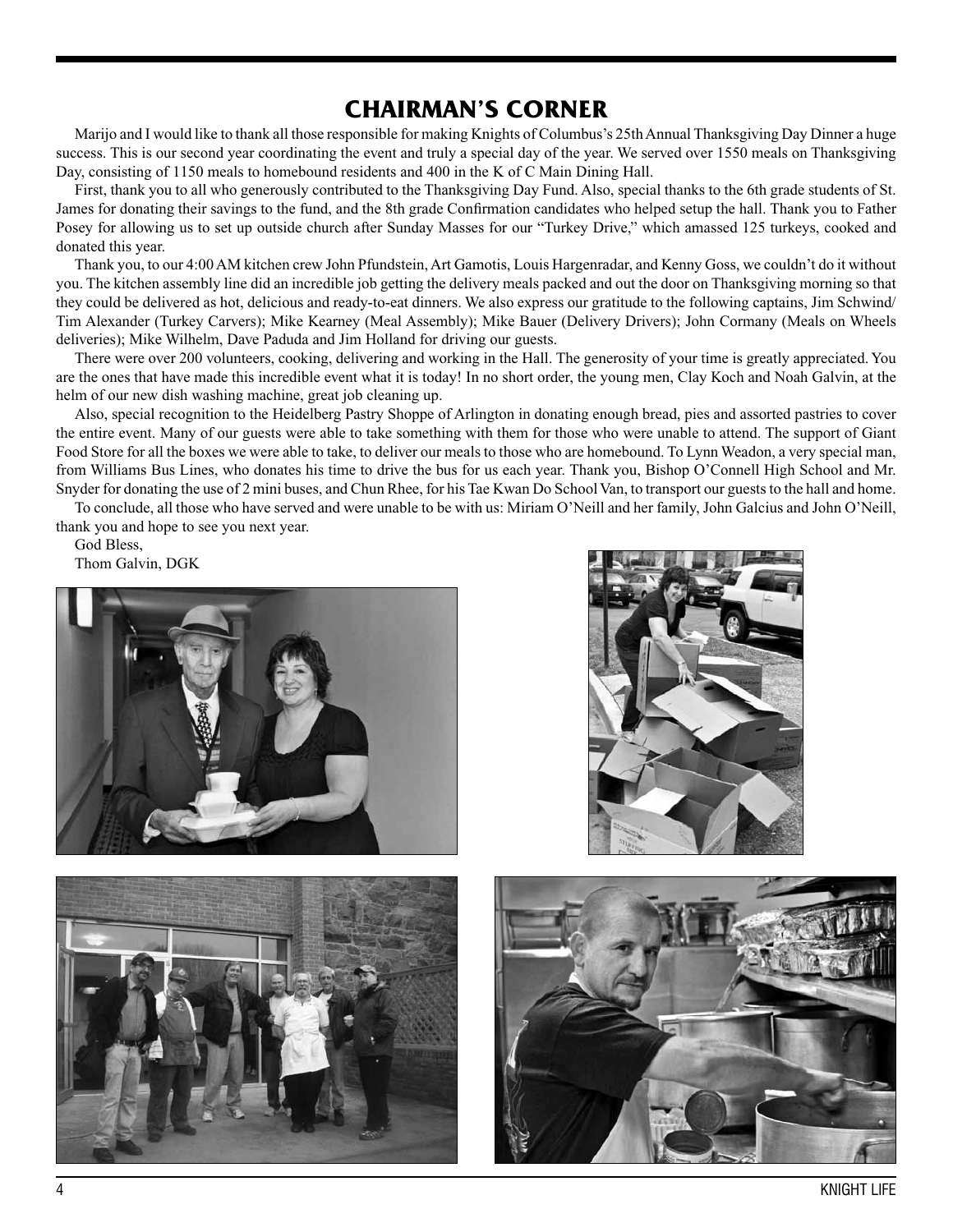

### **Ladies U-Knighted**

**Susan Walthall President** 

As we begin the New Year, I want to thank everyone for all of their support for Ladies U Knighted.

I hope you had a chance to see the Christmas decorations in the Council Home. If you haven't, there is still a little time. We will be putting away the tree and taking down the holiday decorations Sunday January 3th at 2:00 p.m. We can always use some extra help so please join us if you can.

We will be gearing up for some exciting projects in the coming months. One upcoming event is for a group that we are now supporting. Elizabeth House is a project at St. Charles Catholic Church that supports unwed mothers. This group supplies housing and financial support as well as a support system for these mothers. We are planning a baby shower for Elizabeth House sometime in February around Valentine's Day. Donations of baby clothes and pampers will be greatly appreciated. Women's professional clothes for job interviews are also needed. Stay tuned to our website for the exact day.

I would like to wish belated Birthday greetings to our December birthday girl...the one and only Jo Wood. And in January, Happy Birthday to Pat Conroy.

May the New Year bring you all much joy and happiness. Thanks again for your support.

Susan Walthall President



*Ladies U-Knighted Christmas Party, December 2009.*

### **End of the year 2009 Columbus Club of Arlington Inc. Financial Update**

**Owen J. Beirne Jr, President**

As you will be reading this in the later part of December, **I wanted to make sure that all Brothers mark their calendars and attend the Annual Corporation meeting to be held at the Main Hall on Thursday, January 7, 2009 at 7:30 pm.** If we can get the kind of turn out that we had at the Special meeting in Nov. 2009 on the roof and pool proposals (well over 110 attended) it would be outstanding!

At this meeting there are three very important Agenda items:

Financial review of 2009 – Yes, we will have the actual 2009 Profit and Loss Statement and comparison to the budget. We will also have our Cash Flow, Capital Campaign, and Parking Reserve update

Approval of the 2010 Corporation Budget – very important

Annual Elections of the Board of Directors– 5 positions will be open (those Directors who terms will have expired) and they will be voted on at that time. It is very important time for the leadership for the future.

Also at this time, I want to thank the current Board of Directors for all their hard work during 2009. They are and have been the leaders who have helped this Corporation move to the point we are at today. Since my time on the Board from January 2002 till now, I have seen a tremendous amount of progress in and around our Campus and it comes from 12 Brothers who meet every 4<sup>th</sup> Tuesday of the month in the Board Room on the 2<sup>nd</sup> floor of the Council Home. At those meetings these volunteers can spend up to 2 ½ hours going through an Agenda to get the work done. What I can say is that it is not a "YES" Board, however when the dust settles and all "friendly discussions" are ended all decisions are made by the majority vote. We debate because we care! We open and close every meeting with a prayer for guidance and thanks. We then shake hands and then we all go down to the  $1<sup>st</sup>$  floor for libations. Again, thank you to the current Board of Directors for all that you have done.

Lastly, to entice all of you to attend, there will be a huge spread of food to be had and the beer taps (sodas too) will be flowing after the meeting- FREE!!!!!!! The place can only hold 350, so get there early.

### **Workshop at Missionhurst**

Change your attitude, increase your confidence, and become more enthusiastic. If you are afraid for the future, angry at the world, unhappy with yourself or ashamed of the past, God may have forgiven you but you may not have forgiven yourself. This inexpensive workshop the 16-17 of Jan at Missionhurst, takes a two step approach, first verifying self beliefs and second validating personal truths. This logical approach is simple, repeatable and something you can use to help others. Breakfast provided; break for Lunch: home for Supper. For more information contact:

Workshop Coordinator: Christopher Kane 703-727-9493 ckane\_0614@yahoo.com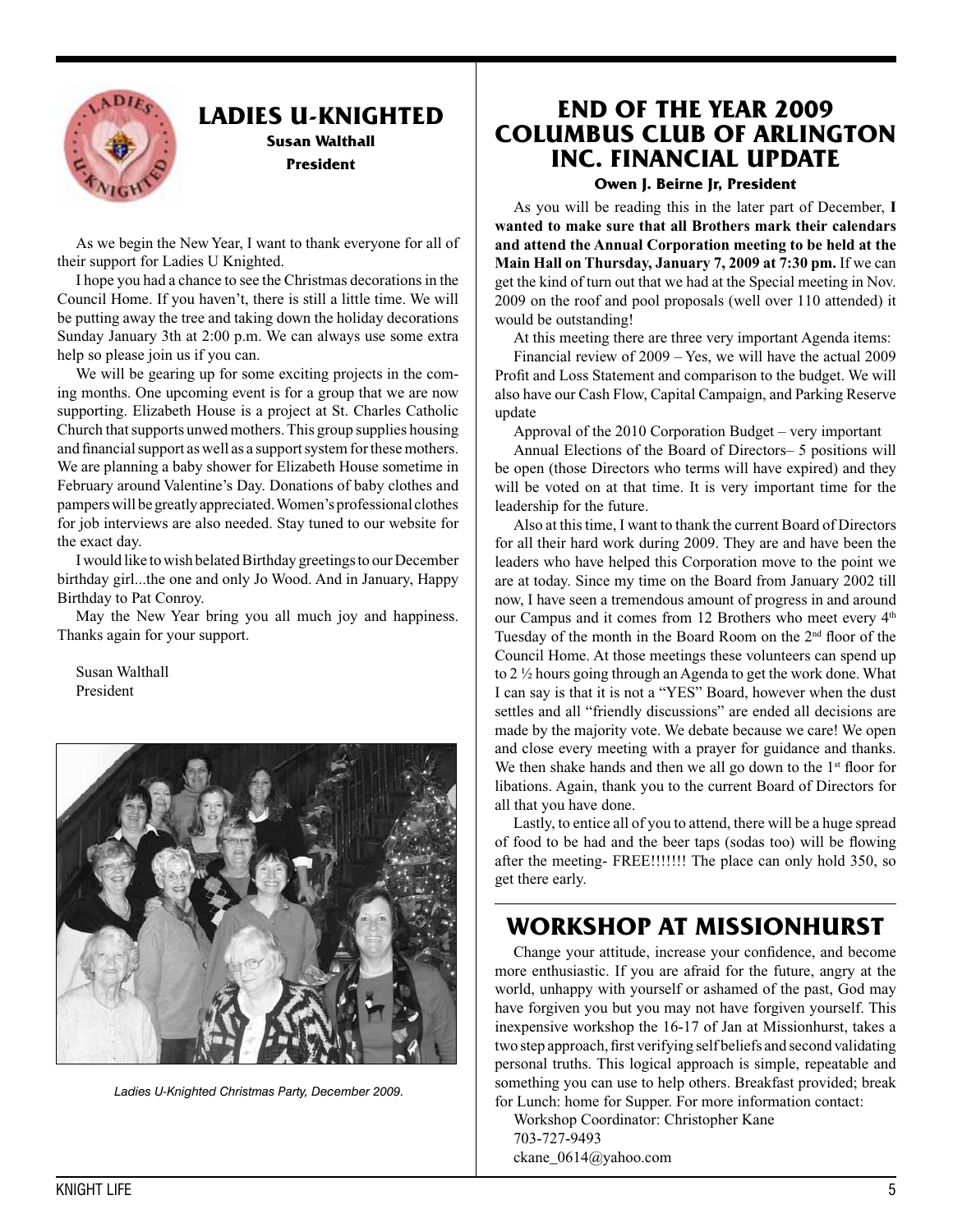# *January Specials*

**New and Improved Family Breakfast (Third Sundays of Most Months!) 9:00 AM- Noon**



Your Choice of Omelets cooked to order Belgian Waffles cooked before your eyes Eggs as you like them Sausage Links or Patties Bacon Corned Beef Hash Ham Scrapple Sausage Gravy Chipped Beef Home Style Biscuits Seasoned Home Fries Cheesy Potato Casserole French Toast Sticks Regular or Cheesy Grits Fried Apples Fresh Fruit Salad Assorted Pastries Bread Pudding Fruit Flavored or Regular Pancakes Assorted Juices Coffee, Tea or Milk

#### **This is an all you care to eat buffet**

\$7.00 Adults \$4.00 Children 10 and under Free for children 3 and under

Tips and taxes are included in this price.

**Supper Club January 8, 2010**

Chicken Cordon Bleu Sliced Beef w/ au jus Baked Flounder Mashed Potatoes Rice Green Bean Medley

Soup/Salad Bar Array of Desserts



#### **Supper Club January 15, 2010**

Baked Lasagna Sliced Pork Loin Lemon Butter Cod Redskin Potatoes Mixed Vegetables

Soup/Salad Bar Array of Desserts

**Call Betty before noon on the given date. 703-536-9656 X6**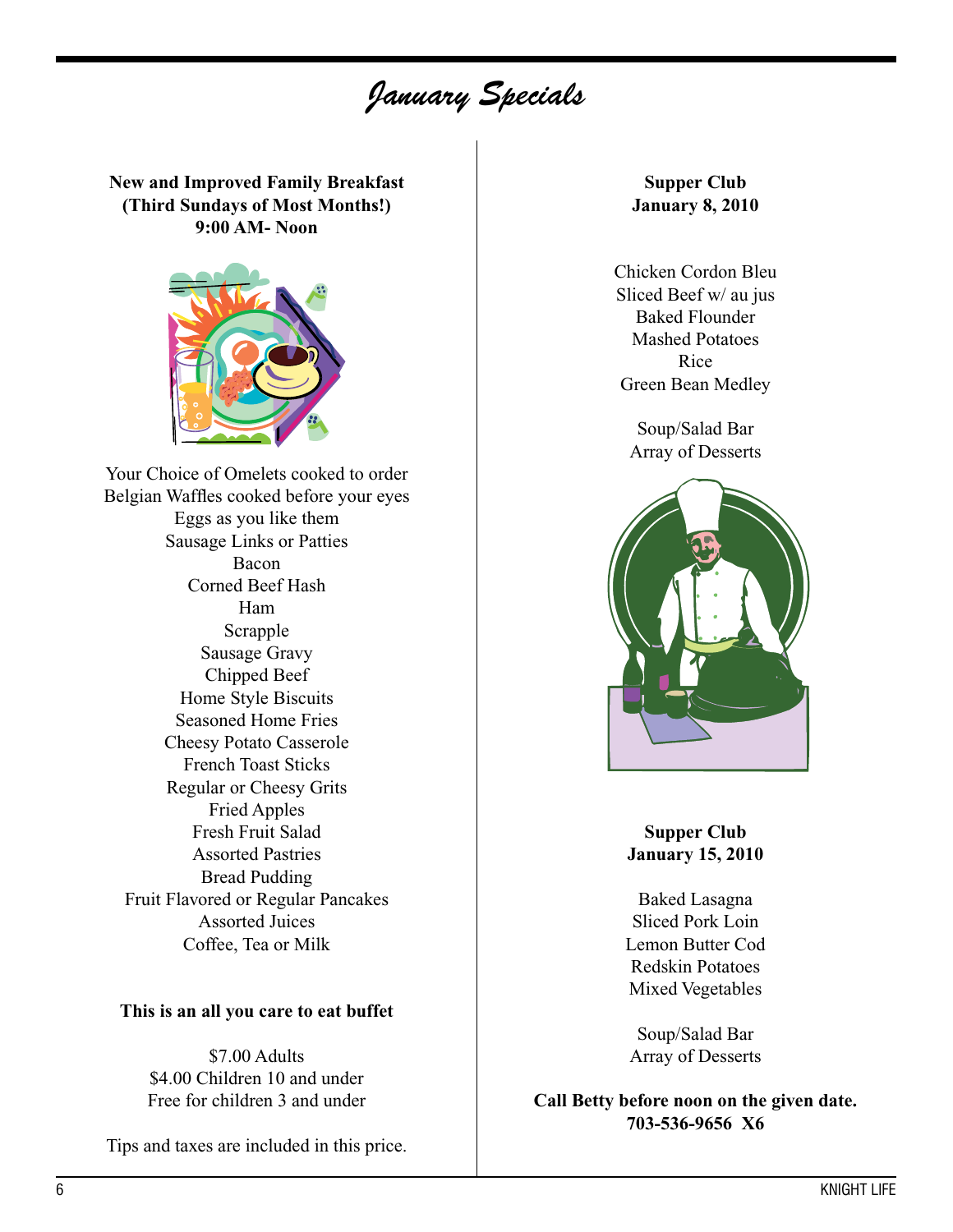| <b>Support Our Sponsors</b>                                                                                                                                                                                                                                                       |                                                                                                                                                                                                                                                       |                                                                                                                                                                                                                                                                                                                                                           |                                                                                                                                                                      |  |  |  |  |  |
|-----------------------------------------------------------------------------------------------------------------------------------------------------------------------------------------------------------------------------------------------------------------------------------|-------------------------------------------------------------------------------------------------------------------------------------------------------------------------------------------------------------------------------------------------------|-----------------------------------------------------------------------------------------------------------------------------------------------------------------------------------------------------------------------------------------------------------------------------------------------------------------------------------------------------------|----------------------------------------------------------------------------------------------------------------------------------------------------------------------|--|--|--|--|--|
| Jackie McLaughlin                                                                                                                                                                                                                                                                 | <b>CLOVER PLUMBING</b><br><b>COMMERCIAL</b><br><b>RESIDENTIAL</b><br>(703) 352-2700<br><b>Daniel J. McGuire</b><br>2753 Cameron Rd.<br>President<br>Falls Church, VA 22042                                                                            | <b>BRADLEY R. COURY</b><br>ATTORNEY AND COUNSELOR AT LAW<br>6870 ELM STREET SUITE 200<br>MCLEAN, VA 22101-6954<br>TEL: (703) 847-9671<br>FAX: (703) 893-6751                                                                                                                                                                                              | <b>Bob &amp; Tricia</b><br>OLARK<br><b>Arlington's Favorite Realtors</b>                                                                                             |  |  |  |  |  |
| Realtor <sup>®</sup><br>Lifetime NVAR Million \$ Club<br>Lifetime - Top Producer<br>Certified Retirement-Living Specialist<br><b>Let My 30 Years Experience</b><br><b>Work For You!</b>                                                                                           | ₩<br>OYCE MOTORS<br>703-527-2218<br><b>State Safety and Emissions Inspections</b><br>ASE-Certified . AAA Approved                                                                                                                                     | <b>MURPHY FUNERAL HOMES</b><br>Robert J. Murphy, Founder<br>Barry M. Murphy, President                                                                                                                                                                                                                                                                    | Top 5% Nationally                                                                                                                                                    |  |  |  |  |  |
| Office: 703-284-9321<br>$\mathbf R$<br>Θ<br>Home: 703-241-2840<br>E-MAIL: JACKIE MCLAUGBLIN@LONGANDFOSTER.COM                                                                                                                                                                     | 2 Blocks from the Clarendon Metro Station<br><b>MIKE KOZAR</b><br>3201 N. 10th Street<br>Manager<br>Arlington, VA 22201                                                                                                                               | <b>Falls Church</b><br>Arlington<br>4510 Wilson Blvd.<br>1102 West Broad St.<br>920-4800<br>533-0341                                                                                                                                                                                                                                                      | (703) 855-1655<br>Long & Foster                                                                                                                                      |  |  |  |  |  |
| OFFICE: 703-528-2026<br>FAX: 703-528-4310<br><b>TA. SULLIVAN &amp; SON</b><br><b>MEMORIALS</b><br>GRANITE - MARBLE - BRONZE<br>MAUSOLEUMS<br>Serving the Area For Over 100 Years<br>JOSEPH B. POLDIAK<br>3023 N. Washington Blvd.<br>Arlington, Virginia 22201<br>Manager & Owner | SOUND CENTER<br>D-E-E-U-A-Y-S<br><b>Serving Knights of Columbus Since 1986</b><br>Variety of Music • Reasonable Rates<br>571-248-4242<br>scdjrob@aol.com · www.soundcenterdj.com                                                                      | Paul Terrence O'Srady<br>Allorney-al-Baw<br>موبه<br><b>Living Trusts</b><br>Wills - Estates<br><b>Protection for Minor Children</b>                                                                                                                                                                                                                       | <b>JOHN NUGENT &amp; SONS</b><br>HEATING . AIR CONDITIONING . PLUMBING . ELECTRICAL<br>703-356-7499<br>LICENSED & BONDED . INSURED                                   |  |  |  |  |  |
| <b>AB &amp; S SYSTEMS</b><br><b>Security Professionals</b><br><b>24 Hour Monitoring</b>                                                                                                                                                                                           | Life • Term Life<br><b>Annuities • Long Term Care</b><br><b>IRA • Retirement</b><br><b>Education</b>                                                                                                                                                  | يوبه<br><b>Member, National Academy</b><br>of Elder Law Attorneys<br>مومه<br>131 East Broad Street                                                                                                                                                                                                                                                        | FAMILY OWNED & OPERATED SINCE 1975<br>Serving all of Northern Virginia<br>The original owner, John Nugent,                                                           |  |  |  |  |  |
| 703-451-6262<br>Member K of C<br><b>Jim Carmody</b>                                                                                                                                                                                                                               | <b>Harry Canter Agency</b><br>301-262-4300<br>Robert J. Canter, Jr., CSA, FICF, LUTCF                                                                                                                                                                 | Falls Church, VA 22046<br>703-534-5744                                                                                                                                                                                                                                                                                                                    | was a lifetime member of the<br>Knights of Columbus.<br>The current owners,<br>his sons Pat & Steve,<br>are also members, as well as                                 |  |  |  |  |  |
| McCabe<br><b>PRINTING GROUP</b><br>Print · Copy · Promote<br>8451-B Hilltop Rd. • Fairfax, VA 22031<br>703-560-7755                                                                                                                                                               | 301-952-0180<br>Robert A. Monagan, CSA, PGK, FIC, LUTCF<br>301-758-1155<br><b>Stephen M. Clites FIC</b><br>240-375-1372<br><b>LIFE</b><br><b>NSURANCE</b><br>A. M. BEST: A++ STANDARD & POORS: AAA                                                    | HIGH SCHOOL FOOTBALL WEBSITE DIRECTORY<br>www.geocities.com/H S Football<br>A comprehensive listing of high school football<br>Websites in the United States and Canada<br>Visit the website to post your high school's team FOR FREE<br>Another free service brought to you by "Webs By Norm!"<br>(a.k.a. Norm Marcocci)<br>www.geocities.com/WebsByNorm | several current employees.<br>We value our relationship<br>with the Knights, mention this ad<br>to receive a special discount on our<br>Heating & Plumbing services. |  |  |  |  |  |
| FRED & LAUREEN<br>(703) 241-1978<br>O'NEILL - JAMES<br><b>DANCE INSTRUCTION</b><br>DISCO<br>LATIN<br>BALLROOM<br><b>IRISH DANCING</b>                                                                                                                                             | <b>Herrlein Corporation</b><br><b>General Contractor</b><br><b>Asphalt, Brick, Concrete</b><br>703-237-0935 Office<br>703-795-7539<br><b>Licensed &amp; Insured</b><br>4926 26th Street North<br>John F. Herrlein<br>President<br>Arlington, VA 22207 | Roger E. Furey<br>CERTIFIED PUBLIC ACCOUNTANT<br>"Complete Tax Service"<br>6543 Hin Ave.<br>Tel. 893-1309<br>McLean, VA 22101                                                                                                                                                                                                                             | <b>TIM MURPHY</b><br>Arlington Horist Inc.<br>(703) 534-7210<br>6035A WILSON BLVD.<br>ARLINGTON, VA 22205                                                            |  |  |  |  |  |
| ELAND.<br>Lunch - Dinner<br><b>Live Irish Music</b><br>Tuesday - Sunday<br>2051 Wilson Blvd<br>$(703)$ 525-3600<br>FAX (703) 525-3602<br>Arlington, VA 22201                                                                                                                      | <b>L &amp; B ENTERPRISES</b><br>Complete<br><b>Lawn and Landscape Service</b>                                                                                                                                                                         | <b>REAL ESTATE</b><br><b>I AM A PROFESSIONAL AGENT WHOSE ONLY</b><br>JOB IS TO PROVIDE YOU WITH THE HIGHEST<br><b>QUALITY SERVICE. WITH OVER 13 YEARS</b><br>EXPERIENCE AND A NATIVE OF NORTHERN<br>VIRGINIA I AM PREPARED TO HELP YOU MAKE<br><b>GOOD DECISIONS.</b>                                                                                     |                                                                                                                                                                      |  |  |  |  |  |
| Harry Wilhelm, Jr. & Company CPAs<br>Accounting, Auditing, Bookkeeping,<br>Payroll Services,<br>Tax and Financial Planning<br>Tax Preparation                                                                                                                                     | <b>Mowing</b><br><b>Leaf Removal</b><br><b>Gutters</b>                                                                                                                                                                                                | <b>EDW MEMBER FOR 36 YEARS</b><br><b>ACCREDITED BUYERS REPRESENTATIVE</b><br><b>TOP 5% AGENTS NATIONWIDE</b><br><b>LONG AND FOSTER</b>                                                                                                                                                                                                                    | <b>RICHARD</b><br><b>GANLEY</b><br>703-534-4311                                                                                                                      |  |  |  |  |  |
| Serving Businesses and Individuals<br>(703) 820-9449 Fax (703) 820-5046                                                                                                                                                                                                           | <b>Bob Lillis</b><br>560-0426                                                                                                                                                                                                                         | Email: Richard.ganley@verizon.net                                                                                                                                                                                                                                                                                                                         |                                                                                                                                                                      |  |  |  |  |  |

KNIGHT LIFE **Patronize our Sponsors Patronize our Sponsors**